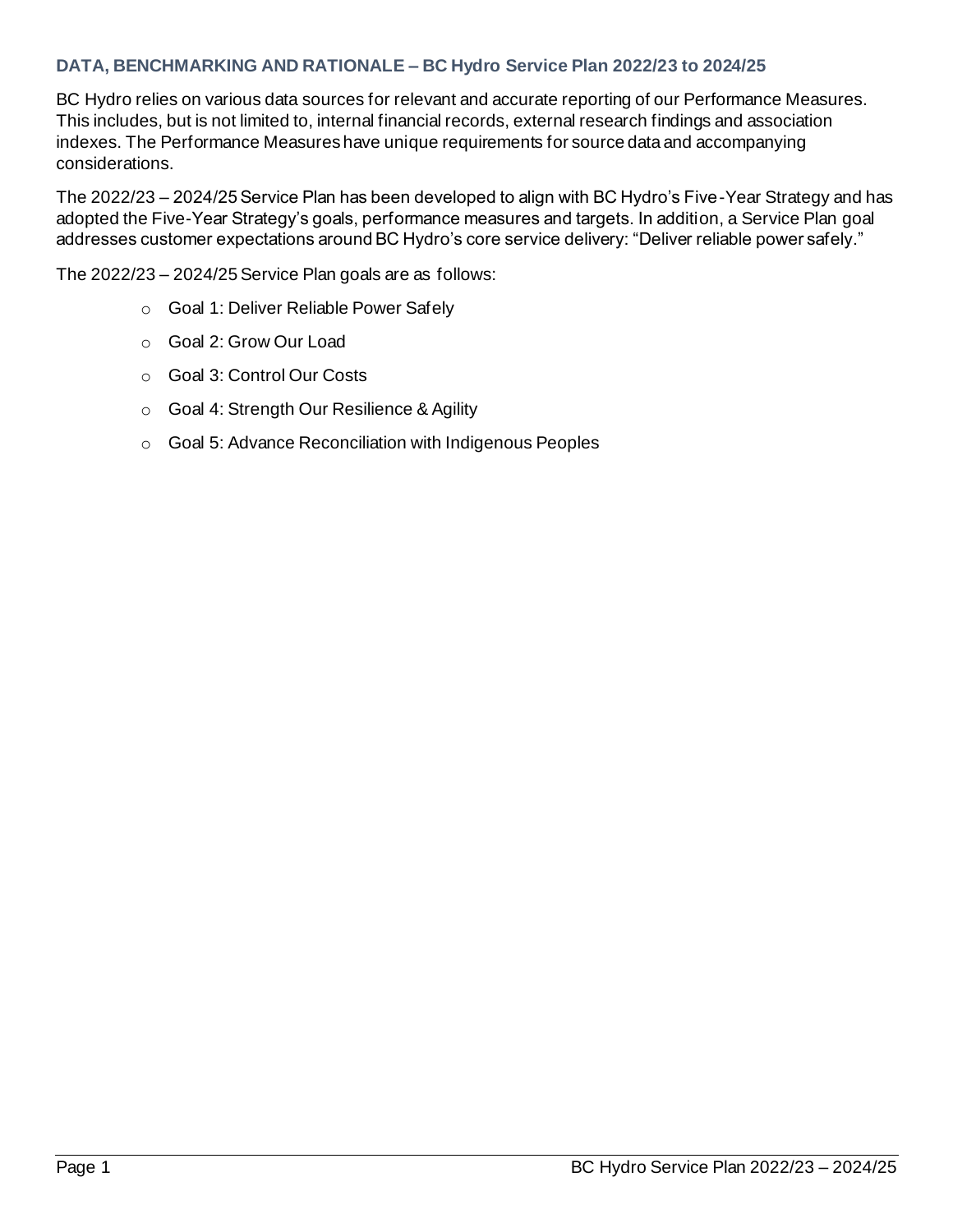| Objective 1.1: BC Hydro will safely and reliably meet the evolving expectations of our customers by prudently<br>planning and investing in the system and improving our service.                                                                                                                                                                                                                                                                                                                                                                                                                  |                                                                                                                                                                                                                                                                                                                                                                                                                                                                                                                                                                                                                                                                                                                                                                                                 |                                                                                                                                                                                                                                                                                                                                                                                                                                                                                                                                                                                                                                                                                                     |  |
|---------------------------------------------------------------------------------------------------------------------------------------------------------------------------------------------------------------------------------------------------------------------------------------------------------------------------------------------------------------------------------------------------------------------------------------------------------------------------------------------------------------------------------------------------------------------------------------------------|-------------------------------------------------------------------------------------------------------------------------------------------------------------------------------------------------------------------------------------------------------------------------------------------------------------------------------------------------------------------------------------------------------------------------------------------------------------------------------------------------------------------------------------------------------------------------------------------------------------------------------------------------------------------------------------------------------------------------------------------------------------------------------------------------|-----------------------------------------------------------------------------------------------------------------------------------------------------------------------------------------------------------------------------------------------------------------------------------------------------------------------------------------------------------------------------------------------------------------------------------------------------------------------------------------------------------------------------------------------------------------------------------------------------------------------------------------------------------------------------------------------------|--|
| <b>Description of Performance</b><br>Measure                                                                                                                                                                                                                                                                                                                                                                                                                                                                                                                                                      | Rationale/Benchmarking Activities                                                                                                                                                                                                                                                                                                                                                                                                                                                                                                                                                                                                                                                                                                                                                               | Measurement                                                                                                                                                                                                                                                                                                                                                                                                                                                                                                                                                                                                                                                                                         |  |
| 1.a Zero Fatality and Serious<br>Disabling Injury is a measure<br>of electrical contact, fall from<br>height, mechanical energy or<br>transportation incidents that<br>have resulted in a loss of life or<br>an injury resulting in a<br>permanent disability for which a<br>disability pension has been<br>received or is expected.<br>1.b Lost Time Injury<br>Frequency (LTIF) is an<br>indicator of the likelihood of a<br>full-time employee sustaining a<br>time loss injury in a normal<br>work year. Lost time injuries are<br>those where the employee was<br>absent from work beyond the | The measure of Zero Fatality and<br>Serious Disabling Injury is unique to<br>BC Hydro and is not benchmarked<br>against other Canadian Electricity<br>Association (CEA) member utilities.<br>The CEA does not report on fatalities<br>on an annual basis.<br>Lost Time Injury Frequency (LTIF) is<br>an internationally recognized metric.<br>BC Hydro benchmarks our LTIF<br>performance against available CEA<br>composite results.                                                                                                                                                                                                                                                                                                                                                           | The data source for all safety<br>performance metrics are incidents<br>reported through the Incident<br>Management System. To ensure<br>accuracy and reliability of the data,<br>each incident is reviewed to ensure<br>the correct injury category and<br>seriousness has been assigned. BC<br>Hydro's safety performance<br>measures do not include contractor<br>or public safety injuries or fatalities.                                                                                                                                                                                                                                                                                        |  |
| day of injury.<br>1.c SAIDI is a utility standard<br>measure of the total sustained<br>outage duration (measured in<br>hours) experienced by an<br>average customer over the<br>course of a year, excluding<br>major events.                                                                                                                                                                                                                                                                                                                                                                      | Annual targets are based on a<br>number of factors including long-<br>term historic reliability trending,<br>current year performance, previous<br>years' investments and future years'<br>investment plans. Reliability targets<br>are based on specific values;<br>however, performance within 10 per<br>cent is considered acceptable given<br>the reliability projection modelling<br>uncertainty, the wide range of<br>variations in weather patterns and<br>uncontrollable elements that can<br>significantly disrupt the electrical<br>system. The reliability targets are,<br>therefore, based on data that<br>excludes major events. BC Hydro<br>reviews performance during major<br>events and takes the performance<br>into consideration in reliability<br>improvement initiatives. | The data to measure our reliability<br>performance measures is collected<br>and validated in a process that<br>starts with operational staff<br>recording the start and end time of<br>each power outage, as well as the<br>cause. Based on the location of the<br>outage, the number of customers<br>impacted is calculated<br>automatically. This information is<br>collected in a centralized database<br>that allows outage records to be<br>reviewed by managers regularly to<br>ensure accuracy. Outages that<br>impact a significant number of<br>customers or involve lengthy repair<br>times require a formal outage report<br>to be written by an engineer and<br>approved by management. |  |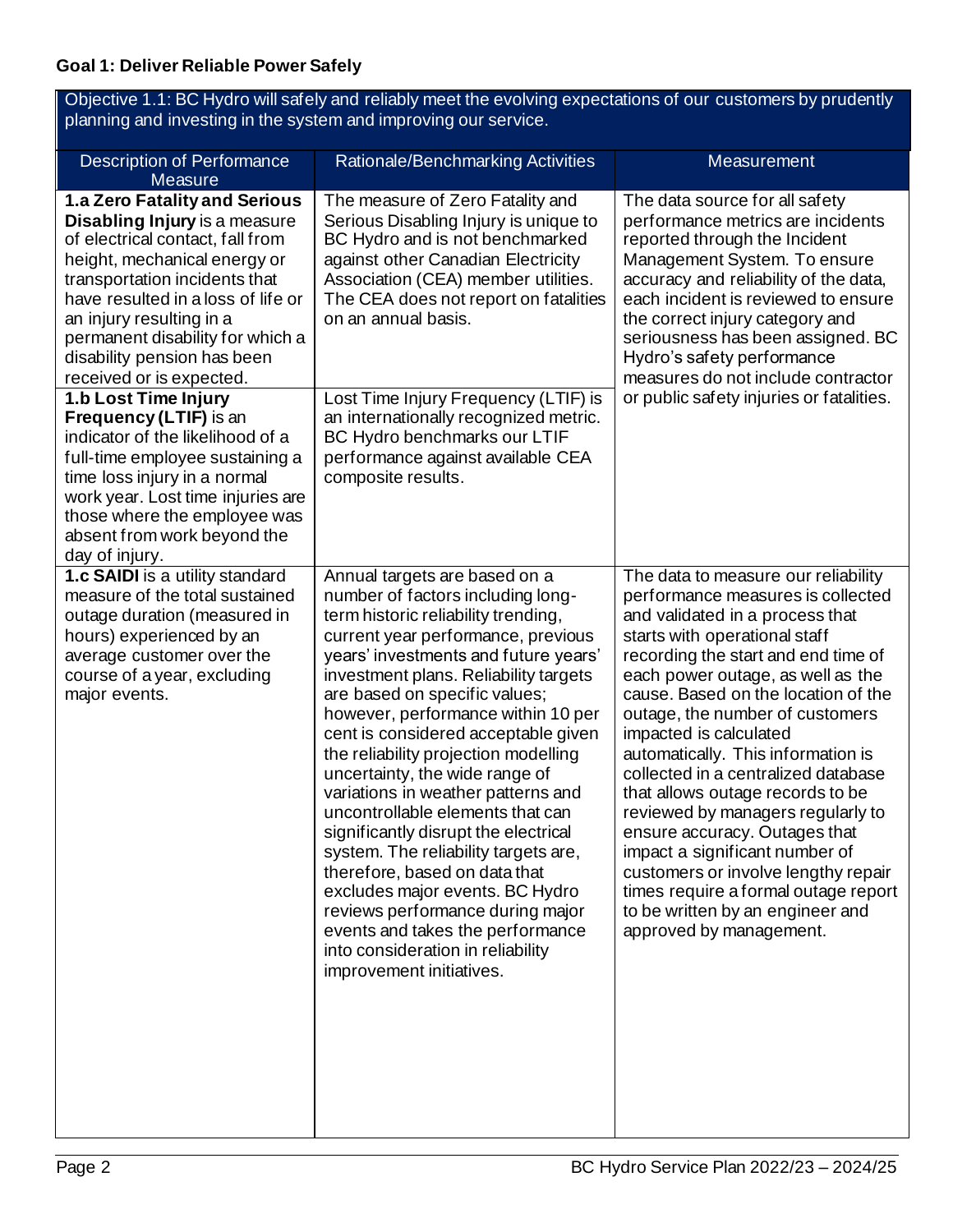| <b>1.d SAIFI</b> is a utility standard<br>measure of the number<br>of sustained interruptions<br>(longer than one minute) an<br>average customer will<br>experience over the course of a<br>year, excluding major events.                                                                                                                                                                                               | Annually, BC Hydro participates in<br>the Distribution Service<br>Continuity benchmarking survey<br>conducted by the CEA and the<br><b>Transmission &amp; Distribution</b><br>combined benchmarking study<br>conducted by First Quartile<br>Consulting.                                                                                                                                                                                                                                                                                                                       | Annually, circuits are benchmarked<br>to prioritize investment for sustained<br>reliability improvement on the worst<br>performing circuits. The most<br>significant outages are reviewed<br>regularly to ensure accuracy of data,<br>effectiveness of restoration actions,<br>and to better understand<br>vulnerabilities. As a second check<br>for accuracy, trends in recent<br>performance measures are<br>compared against past results and<br>forecast performance. The<br>Reliability Improvement team<br>reviews the monthly performance<br>measures and acts when actual<br>performance deviates from forecast. |
|-------------------------------------------------------------------------------------------------------------------------------------------------------------------------------------------------------------------------------------------------------------------------------------------------------------------------------------------------------------------------------------------------------------------------|-------------------------------------------------------------------------------------------------------------------------------------------------------------------------------------------------------------------------------------------------------------------------------------------------------------------------------------------------------------------------------------------------------------------------------------------------------------------------------------------------------------------------------------------------------------------------------|--------------------------------------------------------------------------------------------------------------------------------------------------------------------------------------------------------------------------------------------------------------------------------------------------------------------------------------------------------------------------------------------------------------------------------------------------------------------------------------------------------------------------------------------------------------------------------------------------------------------------|
| <b>1.e Key Generating Facility</b><br><b>Forced Outage Factor</b><br>measures the percentage of<br>time key generating units are<br>unavailable when they are<br>needed due to internal<br>unplanned causes. There are<br>seven Key Generating<br>Facilities, representing the<br>plants operated by BC Hydro<br>with installed capacity greater<br>than 200 MW.                                                        | A forced outage occurs when a<br>generating unit is unable to start<br>generating or does not stay in<br>service when needed. Forced<br>Outage Factor is defined as the total<br>forced outage time in a period<br>relative to the total number of hours<br>in the same period (usually one year)<br>and is reported as a 60-month rolling<br>average. Annually, the Forced<br>Outage Factor can be relatively<br>volatile, and applying the historical<br>60-month rolling average smooths<br>the range to provide a more stable<br>measure for which targets can be<br>set. | BC Hydro has seven key generating<br>facilities which are defined as BC<br>Hydro operated plants with installed<br>capacity greater than 200 MW.<br>Together, they provide 90 per cent<br>of the average annual electricity<br>generated by BC Hydro's facilities.<br>The objective is to keep the Forced<br>Outage Factor below 1.80 percent<br>of the total number of hours per<br>year, which demonstrates the<br>effectiveness of BC Hydro's<br>maintenance and capital investment<br>programs.                                                                                                                      |
| <b>1.f Customer Satisfaction</b><br>(CSAT) is an index that<br>measures residential,<br>commercial and key account<br>customers' level of satisfaction<br>in five areas:<br>1. Value for money;<br>2. Commitment to<br>customer service;<br>3. Providing reliable<br>electricity;<br>4. Acting in the best<br>interest of British<br>Columbians; and,<br>5. Efforts to communicate<br>with customers and<br>communities | BC Hydro maintains a minimum<br>threshold target of 85 percent for<br>CSAT to ensure we have strong<br>customer support. This measure<br>gauges the degree to which BC<br>Hydro is meeting customers'<br>electricity and service needs.                                                                                                                                                                                                                                                                                                                                       | BC Hydro conducts monthly<br>telephone surveys of residential and<br>small and medium-sized commercial<br>customers. Throughout the year,<br>approximately 2,600 residential<br>customers and 2,000 commercial<br>customers are surveyed. In addition,<br>BC Hydro collects approximately<br>200 responses from the annual<br>survey of Key Account customers.                                                                                                                                                                                                                                                           |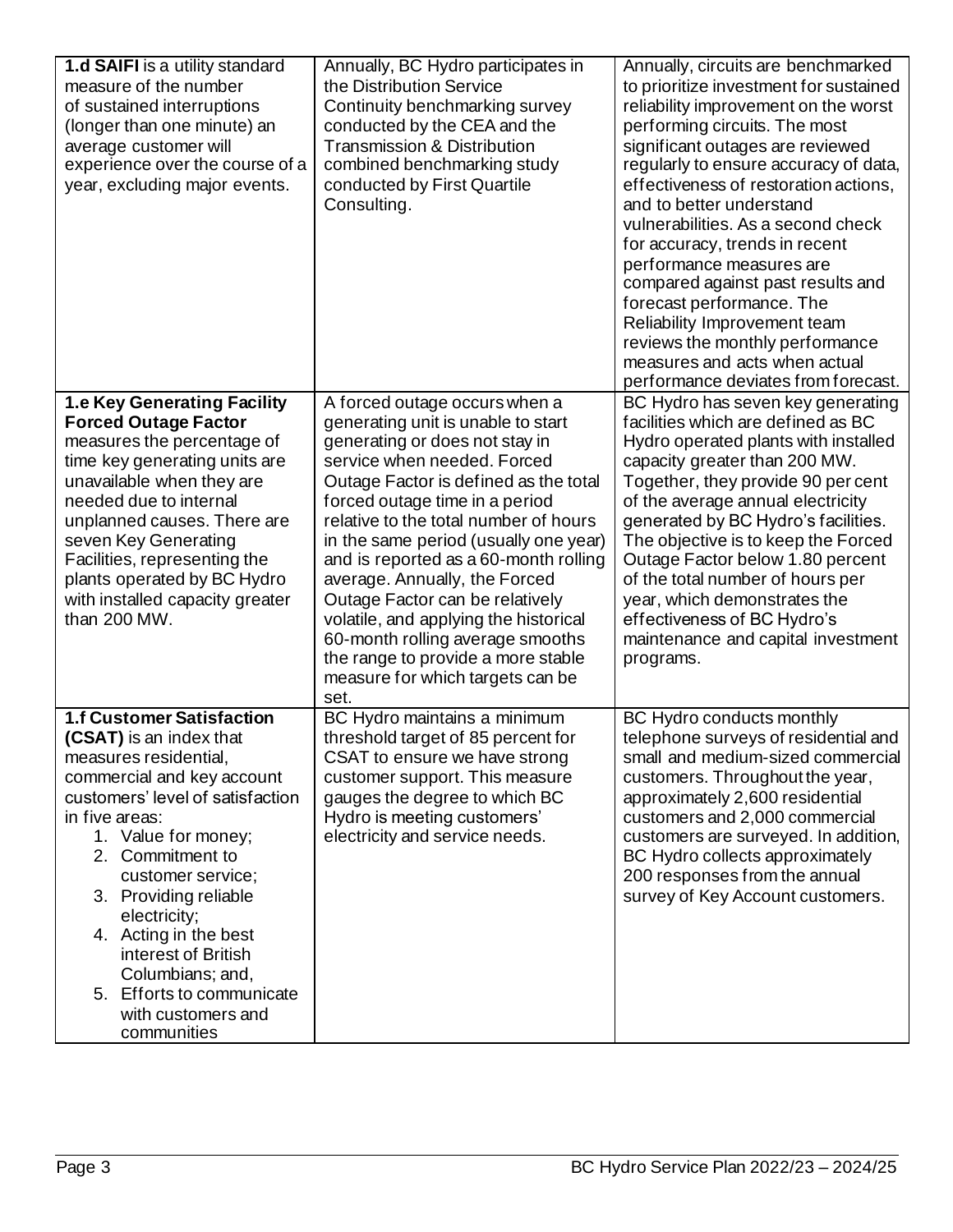## **Goal 2: Grow our Load**

| Objective 2.1: BC Hydro will maintain and efficiently grow our load to keep our rates affordable and<br>competitive for our customers and support achieving British Columbia's climate action targets.                                                         |                                                                                                                                                                                                                                                                                                                                                                           |                                                                                                                                                                                                                                                                                                                                                                                                            |  |
|----------------------------------------------------------------------------------------------------------------------------------------------------------------------------------------------------------------------------------------------------------------|---------------------------------------------------------------------------------------------------------------------------------------------------------------------------------------------------------------------------------------------------------------------------------------------------------------------------------------------------------------------------|------------------------------------------------------------------------------------------------------------------------------------------------------------------------------------------------------------------------------------------------------------------------------------------------------------------------------------------------------------------------------------------------------------|--|
| <b>Description of Performance</b><br>Measure                                                                                                                                                                                                                   | Rationale/Benchmarking Activities                                                                                                                                                                                                                                                                                                                                         | <b>Measurement</b>                                                                                                                                                                                                                                                                                                                                                                                         |  |
| 2.a Load Growth Supporting<br><b>CleanBC</b> tracks the growth in<br>load related to CleanBC (fuel<br>switching and new clean<br>industries) and the progress of<br>BC Hydro's strategy to electrify<br>British Columbia's growing<br>economy.                 | The measure of Load Growth<br>Supporting CleanBC is unique to<br>BC Hydro and is not benchmarked<br>against other Canadian Electricity<br>Association (CEA) member utilities.                                                                                                                                                                                             | Annual load growth in gigawatt hour<br>per year will be measured and<br>estimated for the various sectors<br>such as:<br>Electric vehicles<br>$\bullet$<br>Residential and commercial<br>$\bullet$<br>buildings<br>Upstream gas and gas<br>$\bullet$<br>pipelines<br>Industry, including mining,<br>$\bullet$<br>LNG, district energy<br>New load on the CleanBC<br><b>Industrial Electrification Rate</b> |  |
| <b>2.b New Connected</b><br><b>Commercial and Industrial</b><br><b>Load</b> captures additional<br>megawats from new or<br>expanded commercial and<br>industrial load.                                                                                         | This metric reflects BC Hydro's<br>effort to support load growth<br>beginning in 2020/21. There is<br>overlap between the Load Growth<br><b>Supporting CleanBC and New</b><br><b>Connected Commercial and</b><br><b>Industrial Load performance</b><br>measures since many new loads<br>will also support CleanBC by<br>reducing or avoiding greenhouse<br>gas emissions. | The following types of loads are<br>measured in this performance<br>metric:<br>New commercial and<br>$\bullet$<br>industrial connections;<br>Incremental load at existing<br>$\bullet$<br>sites that triggers a service<br>upgrade or a change to the<br><b>Electricity Supply</b><br>Agreement; and<br>New load from a new type of<br>$\bullet$<br>operation at a brownfield<br>site.                     |  |
| <b>2.c GHG Emissions</b><br><b>Reduction Electrification</b><br>tracks greenhouse gas<br>emissions reduction from fuel<br>switching and new clean<br>industries, where the use of<br>clean electricity displaces the<br>use of more carbon intensive<br>fuels. | This metric reflects BC Hydro's<br>contributions to meeting the<br>Province's climate targets.                                                                                                                                                                                                                                                                            | The greenhouse gas emissions<br>reduced or avoided through<br>electrification are calculated using<br>project-specific estimates from BC<br>Hydro program records where<br>available or by applying average<br>emission reduction factors to the<br>load increase.                                                                                                                                         |  |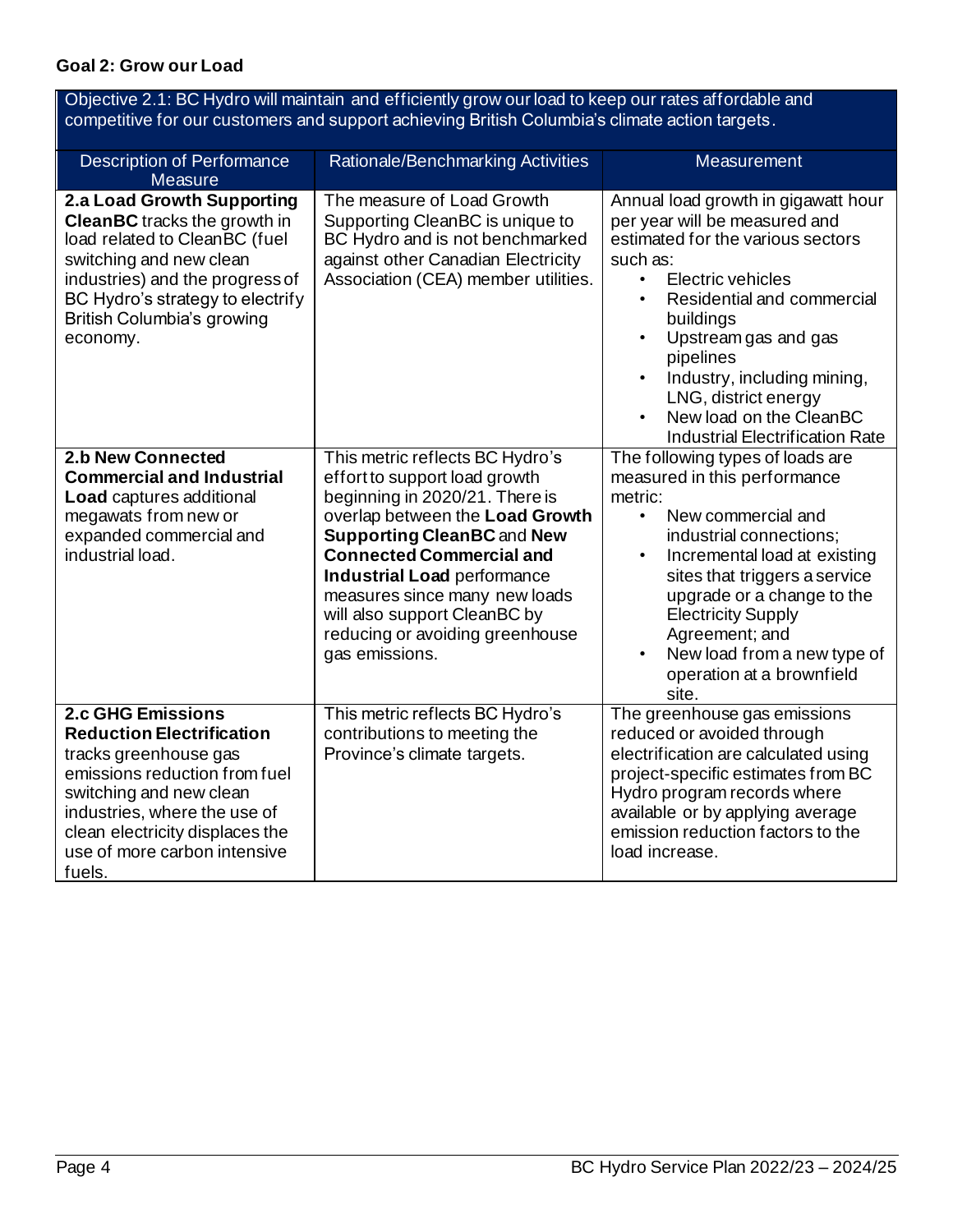Objective 2.1: BC Hydro will maintain and efficiently grow our load to keep our rates affordable and competitive for our customers and support achieving British Columbia's climate action targets.

| <b>Description of Performance</b><br><b>Measure</b>                                                                                                                                                                                                                                                                                                                                                                                                                        | Rationale/Benchmarking Activities                                                                                                                                                                                                                                                            | Measurement                                                                                                                                                                                                                                                                                                                                                                                                              |
|----------------------------------------------------------------------------------------------------------------------------------------------------------------------------------------------------------------------------------------------------------------------------------------------------------------------------------------------------------------------------------------------------------------------------------------------------------------------------|----------------------------------------------------------------------------------------------------------------------------------------------------------------------------------------------------------------------------------------------------------------------------------------------|--------------------------------------------------------------------------------------------------------------------------------------------------------------------------------------------------------------------------------------------------------------------------------------------------------------------------------------------------------------------------------------------------------------------------|
| <b>2.d GHG Emissions Reduction</b><br>- BC Hydro Operations tracks<br>BC Hydro's progress in reducing<br>greenhouse gas emissions<br>related to our own operations in<br>the following areas: fleet;<br>buildings; air travel; gas<br>insulated equipment (sulfur<br>hexafluoride); Non-Integrated<br>Areas (diesel generation),<br>thermal (natural gas), generation<br>and Independent Power<br>Producers.                                                               | The metric informs how BC Hydro<br>is supporting and aligning the<br>Province's climate goals to reduce<br>the emissions related to our<br>operations.                                                                                                                                       | Annual emissions will be measured<br>in million tCO2e (tonnes) of carbon<br>dioxide equivalent.                                                                                                                                                                                                                                                                                                                          |
| 2.e Clean Electricity Standard<br>measures the percent of clean<br>energy available to meet BC<br>Hydro retail sales on the<br>integrated grid over a fixed four-<br>year period. It includes<br>measurement of BC Hydro<br>generated clean energy,<br>procured clean energy and net<br>clean energy deliveries to the<br>integrated power system<br>associated with Powerex.                                                                                              | This metric helps confirm BC<br>Hydro's ability to support provincial<br>greenhouse gas emission reduction<br>targets and CleanBC objectives<br>while securing the Province's<br>competitive position when offering<br>surplus hydro capabilities to<br>customers in external jurisdictions. | This measure incorporates BC<br>Hydro generated clean energy,<br>procured clean energy and net<br>energy deliveries to the integrated<br>power system associated with<br>Powerex. A fixed four-year period of<br>January 1, 2021 to December 31,<br>2024 has been chosen to balance<br>annual variations in load and<br>hydrology and is similar to the<br>renewable procurement<br>requirements in other jurisdictions. |
| <b>2.f Customer Interconnection</b><br><b>Studies Completed On Time</b><br>tracks BC Hydro's performance<br>of meeting the overall timeline<br>for the completion of<br>interconnection studies required<br>for customers to be connected<br>to the BC Hydro system.                                                                                                                                                                                                       | This metric measures BC Hydro's<br>ability to complete customer<br>interconnection studies to facilitate<br>timely customer interconnections<br>and support the ability to Grow Our<br><b>Load</b> and meet customer needs.                                                                  | The target study delivery date for<br>the various interconnection studies<br>phases are compared to the actual<br>completion dates to determine the<br>percentage of customer<br>interconnection studies completed<br>on time.                                                                                                                                                                                           |
| 2.g Demand Side Management<br>Capacity reflects the annual<br>new incremental associated<br>capacity savings from the<br>energy conservation portfolio<br>including programs, codes and<br>standards, and conservation<br>rates that measure BC Hydro's<br>performance against annual<br>energy targets. This measure<br>also includes the annual new<br>incremental capacity savings<br>from capacity-focused initiatives<br>such as programs and time-<br>varying rates. | This measure informs the<br>estimated reduction in system peak<br>as measured at the customer<br>meter.                                                                                                                                                                                      | BC Hydro calculates annual<br>associated capacity savings that are<br>related to the BC Hydro energy<br>conservation energy savings. The<br>capacity saving targets measured in<br>megawatts are derived from the<br>Demand Side Management Plan<br>and 2021 Integrated Resource Plan.                                                                                                                                   |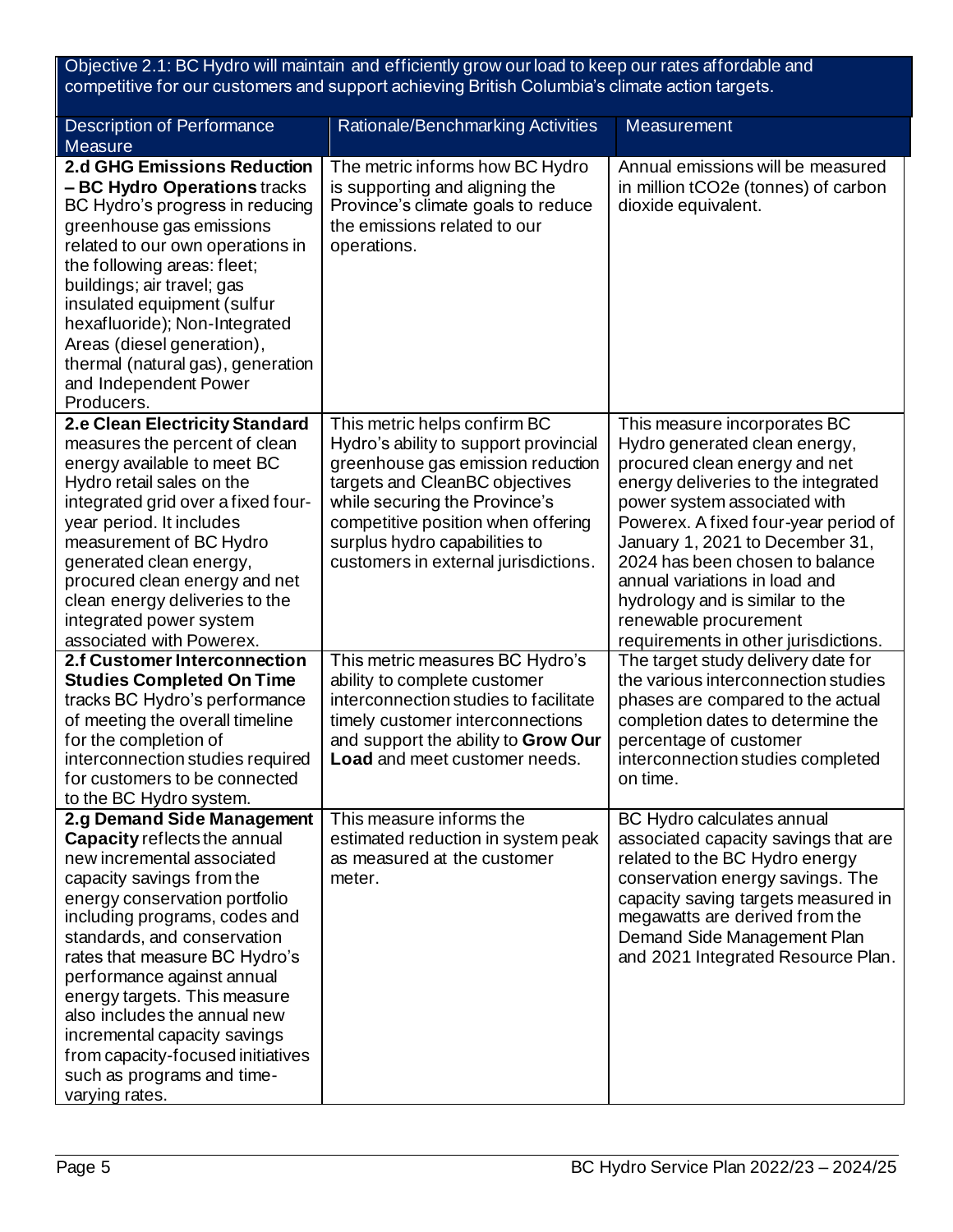## **Goal 3: Control our Costs**

| Objective 3.1: BC Hydro will manage costs to provide affordable and competitive rates.                                                                                                                                                                                                                                                  |                                                                                                                                                                                                                                                                             |                                                                                                                                                                                                                                                                                                                                                                                                                  |  |
|-----------------------------------------------------------------------------------------------------------------------------------------------------------------------------------------------------------------------------------------------------------------------------------------------------------------------------------------|-----------------------------------------------------------------------------------------------------------------------------------------------------------------------------------------------------------------------------------------------------------------------------|------------------------------------------------------------------------------------------------------------------------------------------------------------------------------------------------------------------------------------------------------------------------------------------------------------------------------------------------------------------------------------------------------------------|--|
| <b>Description of Performance</b><br><b>Measure</b>                                                                                                                                                                                                                                                                                     | Rationale/Benchmarking Activities                                                                                                                                                                                                                                           | Measurement                                                                                                                                                                                                                                                                                                                                                                                                      |  |
| 3.a Affordable Bills -<br><b>Residential measures BC</b><br>Hydro's residential customers'<br>median consumption level<br>compared to the equivalent<br>power consumption<br>subcategory from the annual<br>Hydro Quebec report,<br><b>Comparison of Electricity Rates</b><br>in Major North American Cities.<br>3.b Affordable Bills - | <b>Pursuant to Rate Comparison</b><br>Regulation under the Clean Energy<br>Act, Ministerial Act No. 167, issued<br>on June 28, 2011, BC Hydro<br>provides an Electricity Rate<br>Comparison Annual Report to the<br>Minister of Energy, Mines and Low<br>Carbon Innovation. | The Affordable Bills measures are<br>based on BC Hydro's rankings in<br>the residential, commercial and<br>transmission service rate categories<br>in the annual Hydro Quebec report,<br><b>Comparison of Electricity Prices in</b><br>Major North American Cities. The<br>report is used as a benchmark to<br>demonstrate that our bills are<br>affordable compared to other major<br>North American utilities. |  |
| <b>Commercial measures BC</b><br>Hydro's commercial customers'<br>median consumption level<br>compared to the equivalent<br>power consumption<br>subcategory from the annual<br>Hydro Quebec report,<br><b>Comparison of Electricity Rates</b><br>in Major North American Cities.                                                       |                                                                                                                                                                                                                                                                             | The methodology for calculating<br>these performance measures uses<br>the median consumption level for<br>the residential and commercial<br>performance measures and the<br>largest consumption level for the<br>industrial performance measure.<br>Median consumption level provides<br>a better representation of the central                                                                                  |  |
| 3.c Affordable Bills -<br><b>Industrial measures BC</b><br>Hydro's industrial customers'<br>power consumption based on<br>the largest consumption level<br>from the annual Hydro Quebec<br>report, Comparison of<br><b>Electricity Rates in Major North</b><br><b>American Cities.</b>                                                  |                                                                                                                                                                                                                                                                             | tendency than average and the<br>largest consumption level provides<br>the best indication of BC Hydro's<br>performance regarding rate<br>competitiveness for large industrial<br>customers.                                                                                                                                                                                                                     |  |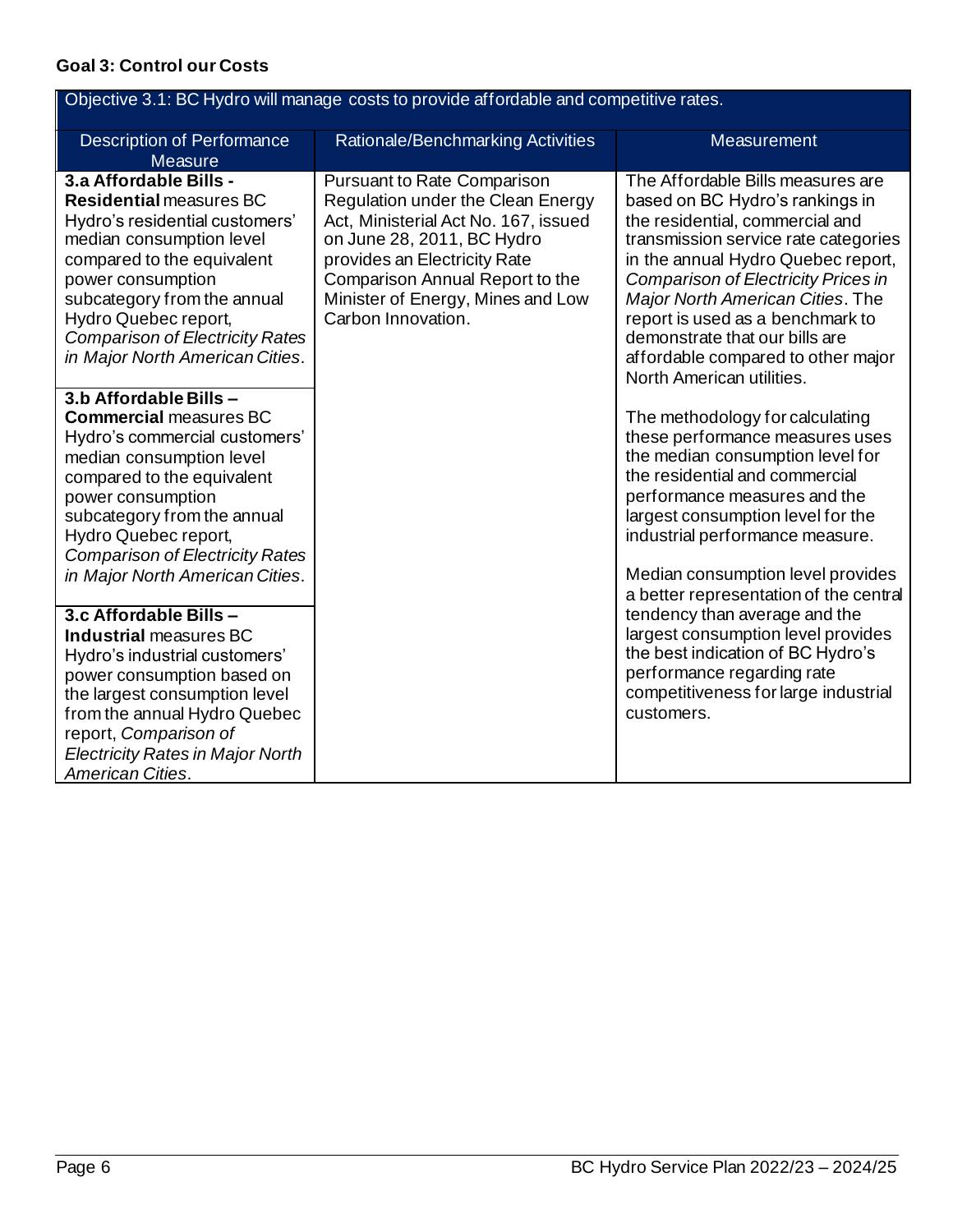| Objective 3.1: BC Hydro will manage costs to provide affordable and competitive rates.                                                                                                                                                                                                           |                                                                                                                                                                                                                                                                              |                                                                                                                                                                                                                                                                                                                                                                                                                                                                                                                                                                                                                                                                                                                                     |  |
|--------------------------------------------------------------------------------------------------------------------------------------------------------------------------------------------------------------------------------------------------------------------------------------------------|------------------------------------------------------------------------------------------------------------------------------------------------------------------------------------------------------------------------------------------------------------------------------|-------------------------------------------------------------------------------------------------------------------------------------------------------------------------------------------------------------------------------------------------------------------------------------------------------------------------------------------------------------------------------------------------------------------------------------------------------------------------------------------------------------------------------------------------------------------------------------------------------------------------------------------------------------------------------------------------------------------------------------|--|
| <b>Description of Performance</b><br><b>Measure</b>                                                                                                                                                                                                                                              | Rationale/Benchmarking Activities                                                                                                                                                                                                                                            | <b>Measurement</b>                                                                                                                                                                                                                                                                                                                                                                                                                                                                                                                                                                                                                                                                                                                  |  |
| 3.d Project Budget to Actual<br>Cost compares actual project<br>costs at completion to the<br>original approved full scope<br>implementation budgets, not<br>including project reserve<br>amounts, for capital projects<br>that were put into service<br>during the five-year rolling<br>period. | BC Hydro regards Project Budget to<br>Actual Costs as an important<br>measure for evaluating our<br>performance in delivering capital<br>projects and compares actual costs<br>to full scope implementation budgets<br>(excluding project reserve funds).                    | Project Budget to Actual Costs is<br>measured using a five-year rolling<br>data set of actual costs compared<br>to original approved full scope<br>implementation budgets in<br>aggregate, excluding project<br>reserve funds, for capital projects<br>that were put into service during<br>the period. The data set includes<br>Dam Safety, Generation,<br>Transmission Line, Substation and<br>large Distribution projects managed<br>by BC Hydro Capital Infrastructure<br><b>Project Delivery and Properties</b><br>over the last five years. The +/- 5<br>per cent target is the same over the<br>plan period, as it is the objective to<br>have the entire project portfolio in-<br>service within this actual cost<br>range. |  |
| 3.e Site C - Cost: measures<br>how we are progressing against<br>our cost objectives for the<br>Site C Project.<br>3.f Site C - Schedule:<br>measures how we are<br>progressing against our<br>schedule objectives for the<br>Site C Project.                                                    | Site C is the biggest capital project at<br>BC Hydro; therefore, the outcome of<br>this measurement can inform how<br>well BC Hydro is able to estimate<br>and scope major capital projects, and<br>how well we can keep project<br>variables within budget and<br>schedule. | The output from the Cost Risk<br>Analysis and Schedule Risk<br>Analysis is identified and compared<br>to the approved budget of \$16<br>billion and the approved first power<br>date of December 2024.                                                                                                                                                                                                                                                                                                                                                                                                                                                                                                                              |  |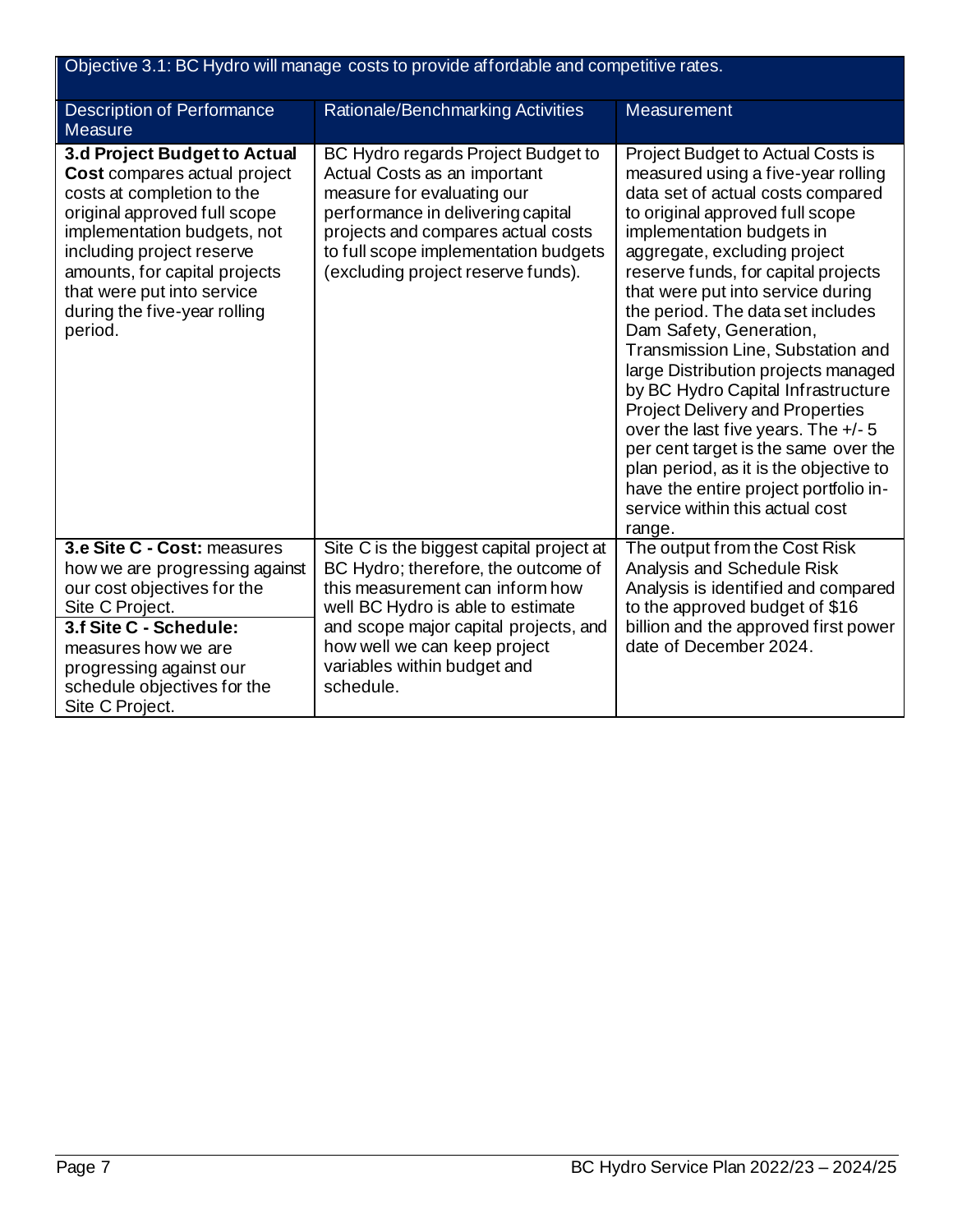| conditions.                                                                                                                                                                                                                                                                                                                                                                   |                                                                                                                                                                                                                                                                                                                                                                                                                       |                                                                                                                                                                                                                                                                                                                                                            |
|-------------------------------------------------------------------------------------------------------------------------------------------------------------------------------------------------------------------------------------------------------------------------------------------------------------------------------------------------------------------------------|-----------------------------------------------------------------------------------------------------------------------------------------------------------------------------------------------------------------------------------------------------------------------------------------------------------------------------------------------------------------------------------------------------------------------|------------------------------------------------------------------------------------------------------------------------------------------------------------------------------------------------------------------------------------------------------------------------------------------------------------------------------------------------------------|
| <b>Description of Performance</b><br><b>Measure</b>                                                                                                                                                                                                                                                                                                                           | Rationale/Benchmarking Activities                                                                                                                                                                                                                                                                                                                                                                                     | Measurement                                                                                                                                                                                                                                                                                                                                                |
| 4.a Employee Engagement<br>Index measures the extent to<br>which employees are motivated<br>to contribute to business<br>success and are willing to apply<br>discretionary effort to<br>accomplishing tasks important<br>to the achievement of business<br>goals.                                                                                                             | An engaged workforce can have a<br>significant effect on financial and<br>operational results. Businesses with<br>highly engaged employees see<br>higher customer satisfaction, have<br>lower turnover rates and outperform<br>businesses with lower levels of<br>employee engagement.<br>This is a confidential biennial survey,<br>administered by PwC, with survey<br>items being ranked on a five-point<br>scale. | All data is collected and generated<br>from the biennial PwC survey.<br>Results are presented based on<br>Percent Favourable score (Tend to<br>agree and Agree). BC Hydro then<br>compares our results to<br>benchmarks of global utilities<br>provided by PwC.                                                                                            |
| 4.b Workforce Diversity is a<br>measure of BC Hydro's<br>workforce in the representation<br>of women, visible minorities,<br>Indigenous people, and people<br>with disabilities. This metric<br>helps measure inclusivity within<br>the organization.                                                                                                                         | The targets are based on available<br>B.C. workforce in the subset of the<br>labour market in the occupations BC<br>Hydro hires, as derived from the<br>current census.                                                                                                                                                                                                                                               | Employees respond to an optional<br>survey request to self-identify their<br>ethnicity when they join BC Hydro.<br>The survey is administered and<br>maintained by BC Stats on behalf<br>of BC Hydro. BC Hydro measures<br>the participation of the four<br>designated groups by their<br>representation as compared to the<br>available workforce in B.C. |
| <b>4.c Inclusion and Diversity</b><br><b>Leadership Training is a</b><br>measure that assesses<br>progress against people<br>leaders completing Bias and<br>Diversity, Safety and Inclusion<br>and Supporting Mental Health<br>leadership training modules.<br>This measurement will inform<br>how supported the people<br>leaders are to create an<br>inclusive environment. | The Inclusion and Diversity<br>Leadership Training measure informs<br>how supported BC Hydro's leaders<br>are to create an inclusive<br>environment and could inform what<br>other training or tools are required.                                                                                                                                                                                                    | Results are determined by tracking<br>participation of BC Hydro people<br>leaders in the LEAD-133VT -<br>Inclusive Leadership course at BC<br>Hydro.                                                                                                                                                                                                       |
| <b>4.d Operations Training</b><br><b>Hours</b> is a measure of the<br>hours of annual training<br>completed by Operations<br>technical employees,<br>incremental to safety and<br>regulatory training and<br>represents an investment in<br>workforce capability and<br>resiliency.                                                                                           | This metric represents an investment<br>in workforce capability and resiliency.<br>Technical and leadership training is<br>vital to support safe, reliable and<br>efficient operations by crews.                                                                                                                                                                                                                      | Results are measured by tracking<br>employee time using two different<br>object work types - one for tracking<br>safety training and one for tracking<br>other training.                                                                                                                                                                                   |

Objective 4.1: BC Hydro will enhance preparedness for threats like cybersecurity attacks, impacts of climate change, natural disasters and global pandemics to increase our strength and resilience to challenging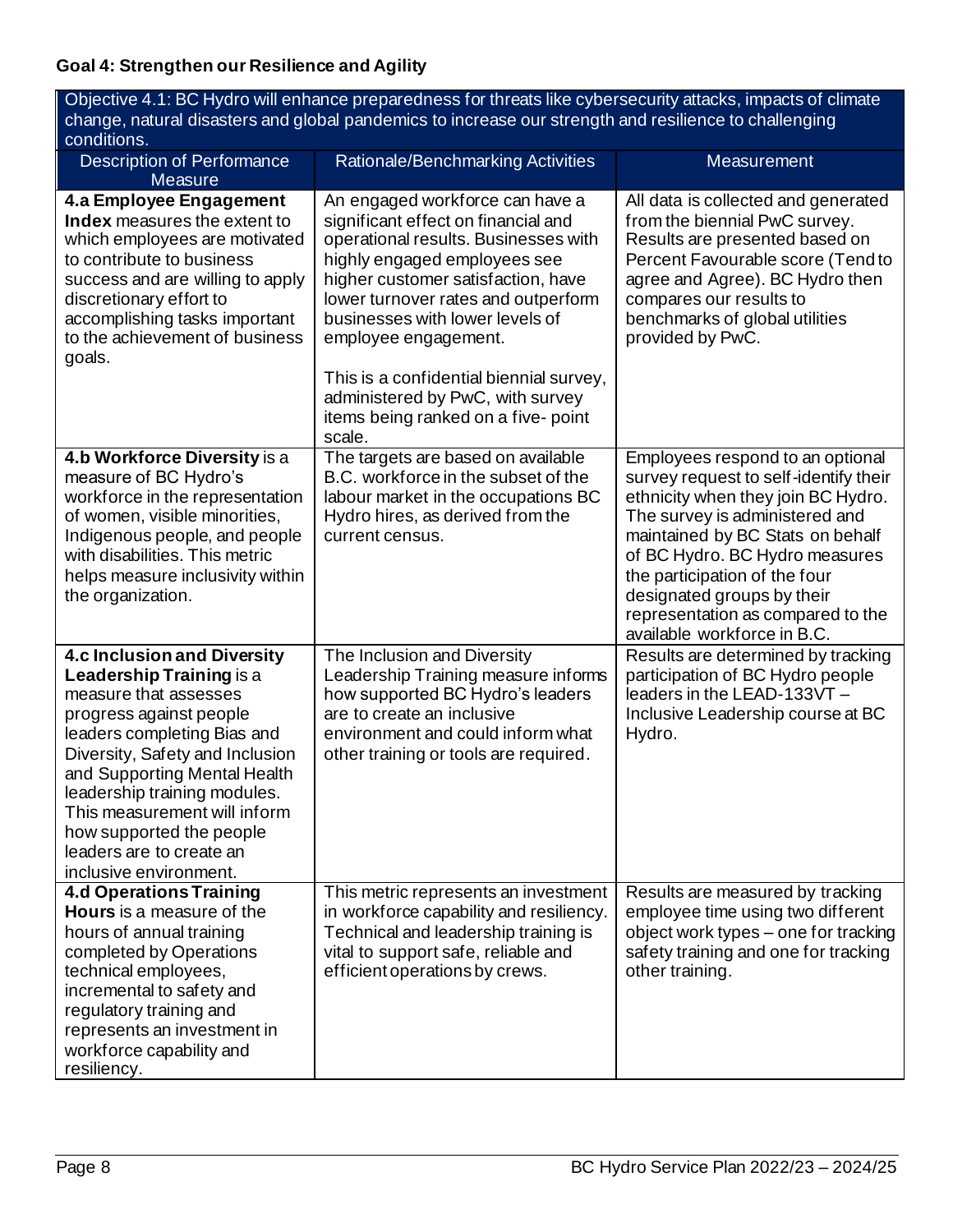| Objective 4.1: BC Hydro will enhance preparedness for threats like cybersecurity attacks, impacts of climate<br>change, natural disasters and global pandemics to increase our strength and resilience to challenging<br>conditions            |                                                                                                             |                                                                                                                                                                                                                                                                                                                                                                                                 |  |
|------------------------------------------------------------------------------------------------------------------------------------------------------------------------------------------------------------------------------------------------|-------------------------------------------------------------------------------------------------------------|-------------------------------------------------------------------------------------------------------------------------------------------------------------------------------------------------------------------------------------------------------------------------------------------------------------------------------------------------------------------------------------------------|--|
| Description of Performance<br><b>Measure</b>                                                                                                                                                                                                   | Rationale/Benchmarking Activities                                                                           | <b>Measurement</b>                                                                                                                                                                                                                                                                                                                                                                              |  |
| <b>4.e Mandatory Reliability</b><br>Standards Non-Compliance is<br>a measure that shows the<br>percentage of decrease in non-<br>compliance incidents reportable<br>to the Western Electricity<br>Coordinating Council relative to<br>2020/21. | This measure indicates continual<br>improvement made in managing<br>reliability standards compliance risks. | The data source for all reliability<br>standards compliance performance<br>metrics and incidents is based on<br>information provided by BC Hydro<br>business groups. Reliability<br>Standards incidents are reported to<br>the Reliability Standards Assurance<br>team and investigated to determine<br>if the incident is reportable to<br><b>Western Electricity Coordinating</b><br>Council. |  |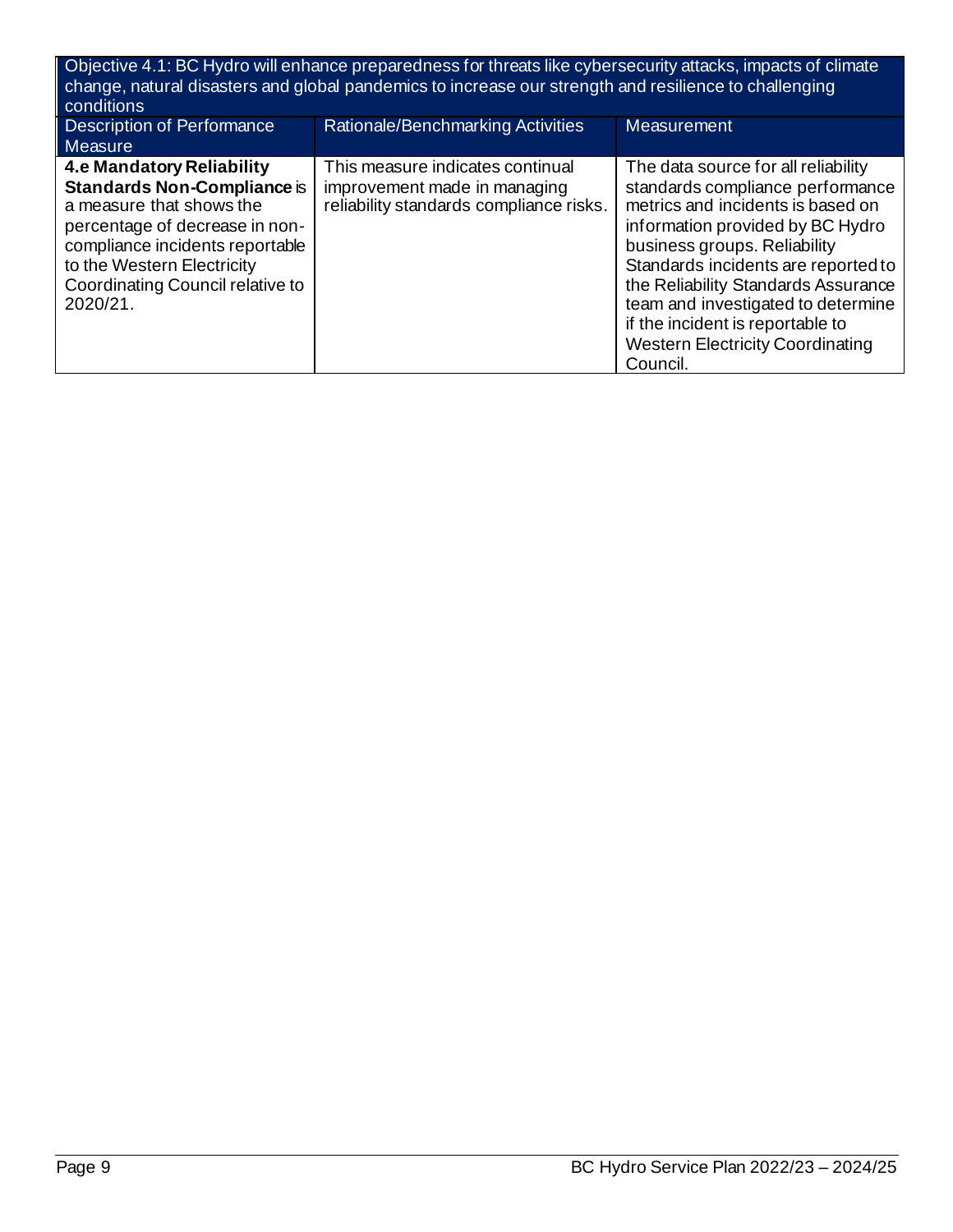## **Goal 5: Advance Reconciliation with Indigenous Peoples**

| Objective 5.1: BC Hydro will advance reconciliation by continuing to invest in and build mutually beneficial<br>and stronger relationships with Indigenous communities.                                                                                                                                                                         |                                                                                                                                                                                                                                                                                                                                                                                                                                                               |                                                                                                                                                                                                                                                                                                                                                                                               |  |
|-------------------------------------------------------------------------------------------------------------------------------------------------------------------------------------------------------------------------------------------------------------------------------------------------------------------------------------------------|---------------------------------------------------------------------------------------------------------------------------------------------------------------------------------------------------------------------------------------------------------------------------------------------------------------------------------------------------------------------------------------------------------------------------------------------------------------|-----------------------------------------------------------------------------------------------------------------------------------------------------------------------------------------------------------------------------------------------------------------------------------------------------------------------------------------------------------------------------------------------|--|
| <b>Description of Performance</b><br>Measure                                                                                                                                                                                                                                                                                                    | Rationale/Benchmarking Activities                                                                                                                                                                                                                                                                                                                                                                                                                             | <b>Measurement</b>                                                                                                                                                                                                                                                                                                                                                                            |  |
| 5.a Indigenous Procurement<br>is a measure of the total<br>cumulative dollar value of<br>procurement at BC Hydro done<br>with Indigenous Nations<br>beginning in 2014/15. It<br>represents opportunities for<br>Indigenous Nations to share in<br>the benefits of the work that BC<br>Hydro does to build, operate,<br>and maintain the system. | This measure demonstrates BC<br>Hydro's support for the long-term<br>economic interests of Indigenous<br>peoples in British Columbia by<br>committing to directed procurement<br>opportunities for the benefit of<br>Indigenous communities in support of<br>BC Hydro's relationship agreements,<br>impact benefit agreements and other<br>arrangements with Indigenous<br>groups.                                                                            | The performance measurement is<br>calculated based on the total<br>cumulative dollar value of<br>procurement done with Indigenous<br>Nations from 2014/15 to 2025/26.<br>The data source for the<br>performance measure is a report<br>generated by BC Hydro's Supply<br>Chain team that includes the value<br>of direct and indirect procurement,<br>contracts issued and contract<br>spend. |  |
| 5.b Indigenous Employment<br>supports efforts to increase the<br>percentage of BC Hydro<br>employees representing the<br>Indigenous population of B.C.                                                                                                                                                                                          | This measure helps advance BC<br>Hydro's Inclusion and Diversity<br>strategy and supports the Truth and<br>Reconciliation Commission's Calls to<br>Action, and BC Hydro's Statement of<br>Indigenous Principles.<br>The targets have been set in order to<br>achieve BC Hydro's goal of<br>increasing Indigenous employment<br>by 25 per cent from 2020/21 levels<br>(from 4 per cent to 5 per cent), by<br>2025/26.                                          | Employees respond to an optional<br>survey request to self-identify their<br>ethnicity when they join BC Hydro.<br>The survey is administered by BC<br>Stats on behalf of BC Hydro, and<br>BC Stats maintains our diversity<br>database. Data on our workforce<br>diversity and available workforce<br>are calculated and stored with BC<br>Stats.                                            |  |
| 5.c Indigenous Awareness<br><b>Training evaluates BC Hydro's</b><br>workforce awareness of<br>Indigenous culture and<br>supports BC Hydro's goal of<br>advancing reconciliation by<br>increasing the number of<br>employees who understand<br>their role in reconciliation.                                                                     | The Indigenous Awareness Training<br>measure assesses progress towards<br>having 80 per cent of all BC Hydro<br>employees completing INDIG-101<br>and/or 201 training over a five-year<br>time period starting in 2021/22.<br>This will help improve diversity and<br>reconciliation, specifically around<br>providing cultural awareness training<br>and tools to our managers enabling<br>reconciliation, as well as employee<br>retention and recruitment. | Course completion will be<br>measured by tracking the course<br>participation in INDIG-101 and/or<br><b>INDIG-201.</b>                                                                                                                                                                                                                                                                        |  |